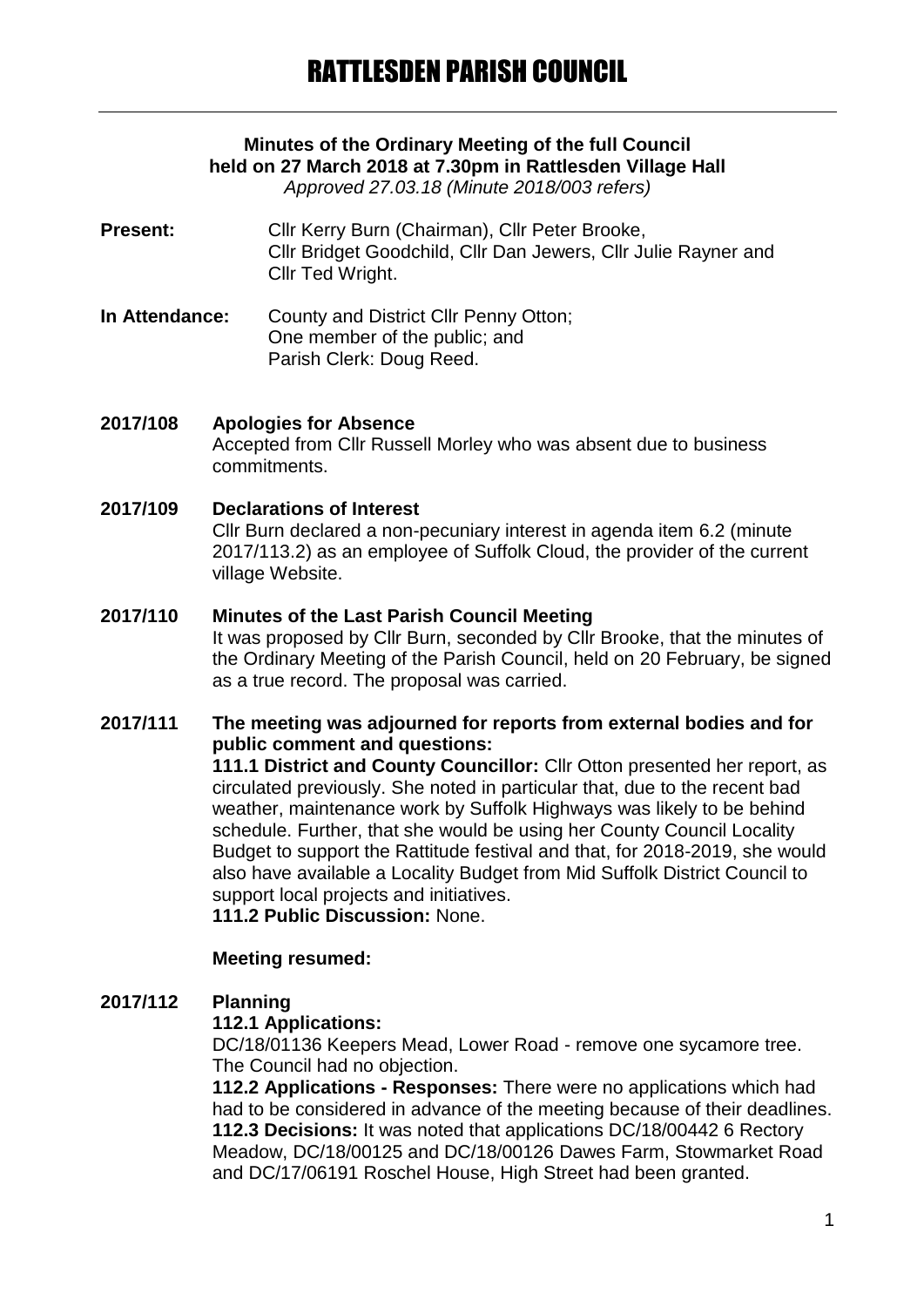## **2017/113 Finance**

**113.1 Financial Report:** The report to 28 February was received. It was noted that the TSB current account stood at £3,302.83 and the deposit account at £13,507.33 further to which it was proposed by Cllr Burn, seconded by Cllr Goodchild, that the reconciliation be approved and duly signed. The proposal was carried.

**113.2 Payments and Income:** It was proposed by Cllr Rayner, seconded by Cllr Jewers, that the schedule of payments be approved. The proposal was carried. The schedule comprised the following:

- Litter-picker: salary (March) £144.98;
- Clerk: salary (March) £309.49;
- HMRC: PAYE (February) £77.40;
- Mr Nigel Mayall: planting of hedge in the Cemetery £630.00;
- ◆ Clerk: administrative expenses £28.51; and
- Suffolkbiz (Suffolk Cloud): Website hosting £100.00.

Income received was duly noted as follows:

- TSB: business (deposit) account interest (March) £0.52;
- Mid Suffolk District Council: cleansing grant (October-December) £204.10;
- Mid Suffolk District Council: cleansing grant (January-March) £204.10; and

 Mid Suffolk District Council: recycling grant (August-January) - £242.57. **113.3 National Minimum Wage:** It was resolved that the Council adopt the new minimum wage of £7.83 per hour (for workers aged 25 and over), effective from 1 April 2018, as it applied to Council employees.

### **2017/114 Council Governance**

**114.1 New Legislation, Codes or Regulatory Issues:** None. **114.2 Risk Register, Policies and Internal Controls:** There were no decisions or actions which impacted upon the Council risk register, policies or internal controls.

### **2017/115 Correspondence**

There were no issues arising from the list of correspondence.

### **2017/116 Parish Clerk's Report**

The Clerk's report was noted. There were no matters arising.

### **2017/117 Matters to be Brought to the Attention of the Council**

The proposed new format for the Annual Parish Meeting was confirmed with a process for enabling questions from residents agreed. An article about litter would be submitted for the next issue of "Revelations" (newsletter) and a resident suggestion that bulbs be planted on Cemetery Green would be pursued. Cllr Jewers reported that, at the appropriate time, grass seed would be put down on the repaired section of the common land in Birds Green. The next Council meeting agenda would include an item, for consideration and potential action, on local projects and developments which councillors might wish to support in funding terms.